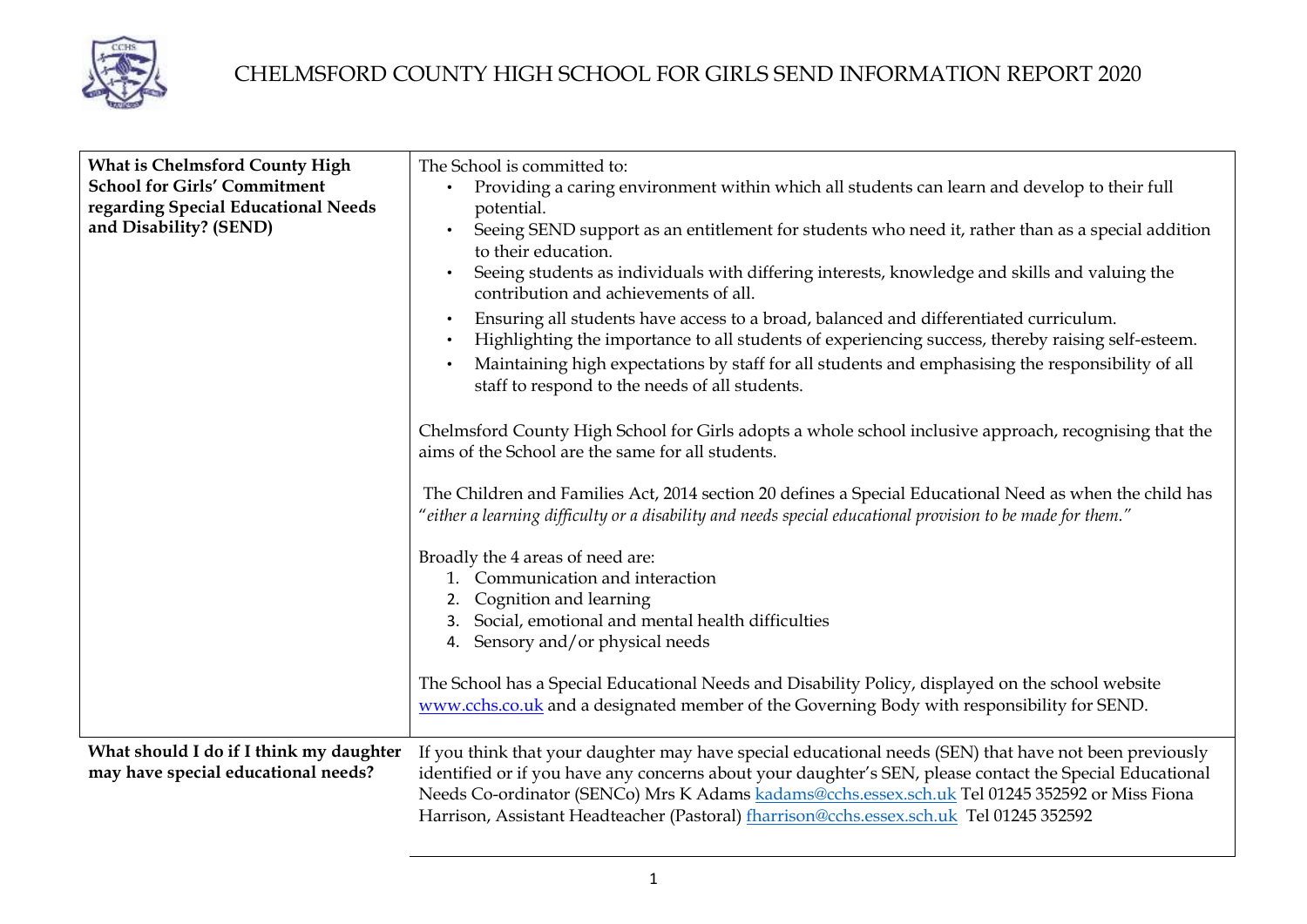

| How does the school know if students<br>need extra help or have special | At CCHS we recognise the importance of early identification of a Special Educational Need (SEN) or<br>disability (D) which may emerge at any stage during a student's education. It may be a long term concern                                                                                                                                                                                                                                                                                                        |
|-------------------------------------------------------------------------|-----------------------------------------------------------------------------------------------------------------------------------------------------------------------------------------------------------------------------------------------------------------------------------------------------------------------------------------------------------------------------------------------------------------------------------------------------------------------------------------------------------------------|
| educational needs?                                                      | requiring ongoing support or a short-term difficulty requiring a specific intervention.                                                                                                                                                                                                                                                                                                                                                                                                                               |
|                                                                         | Information about your daughter's special educational needs may come from a number of sources<br>including:<br>Year 7 transition information from Primary School.<br>Year 7 transition information completed by parents<br>Individual Family Welcome Meetings (specific questions relating to SEND will be asked)<br>Cognitive Abilities Test data.<br>Observations and work scrutiny.<br>Teacher feedback.<br>Parental concern.<br>Student self-referral.                                                            |
| How will the School respond to such a<br>concern?                       | Information from all of your daughter's subject teachers will be collated and then considered by the<br>Special Educational Needs Co-ordinator (SENCo) in liaison with colleagues.                                                                                                                                                                                                                                                                                                                                    |
|                                                                         |                                                                                                                                                                                                                                                                                                                                                                                                                                                                                                                       |
|                                                                         | You will be contacted by the SENCo either by phone, email or letter in order to find out more specific<br>and detailed information regarding your daughter's individual needs. An initial meeting will be arranged<br>to capture your daughter's view, the parental perspective and that of the School. Strategies will be<br>discussed and agreed in conjunction with all parties and the SENCO will draw up a Normal Way of<br>Working Document (NWW) to provide guidance for support strategies for teaching staff |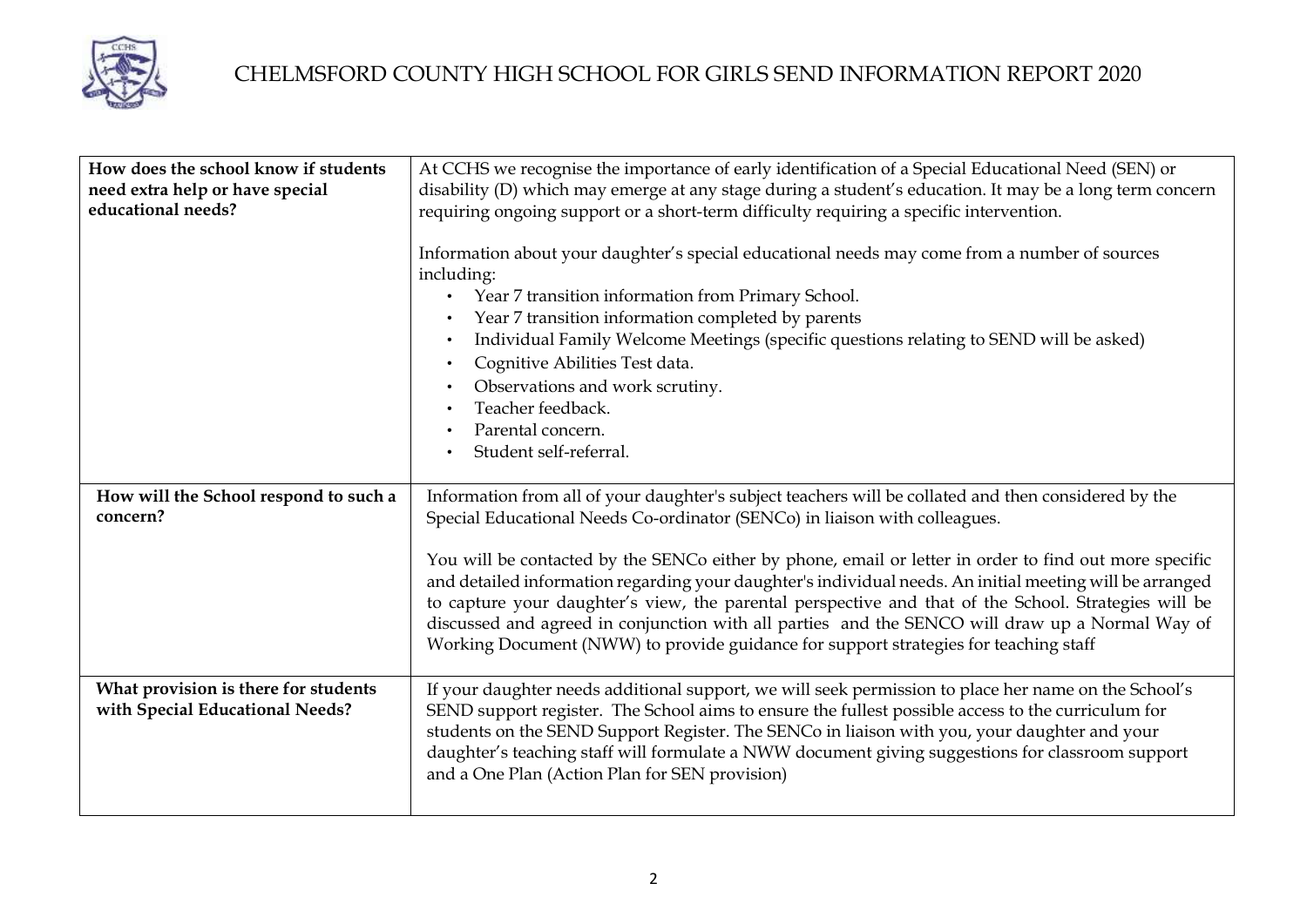

| How will the School respond to such<br>a concern?                       | The One Plan document will outline your daughter's needs or difficulties, and set long term and near<br>term objectives. This One Plan and the NWW will be shared with all staff who work with your<br>daughter, promoting consistency of approach and encouraging maximum support and, in turn,<br>progress for your daughter.                                                                                                                                                                                                                                                                                                                                                                                                                                                      |
|-------------------------------------------------------------------------|--------------------------------------------------------------------------------------------------------------------------------------------------------------------------------------------------------------------------------------------------------------------------------------------------------------------------------------------------------------------------------------------------------------------------------------------------------------------------------------------------------------------------------------------------------------------------------------------------------------------------------------------------------------------------------------------------------------------------------------------------------------------------------------|
|                                                                         | School staff will support individuals at a level appropriate to their needs through effective differentiation<br>in the classroom. We will have a flexible approach based on the needs and views of each student.<br>Support may include:<br>Targeted support for individual needs. E.g. Adjustment to teaching style<br>Use of assistive technology and alternative methods for recording information<br>Support with organisation and time management<br>$\bullet$<br>Small group programmes to develop social skills/wellbeing.<br>$\bullet$<br>Mentoring by peers and teaching staff.<br>$\bullet$<br>Study or homework support.<br>$\bullet$<br>Adjusted timetable.<br>$\bullet$<br>Access arrangements (e.g. extra time/rest breaks) for examinations. These will be known and |
|                                                                         | established as her normal way of working.<br>The One Plan provision will be reviewed every term in consultation with the student and parents to<br>ensure it addresses the needs of the student and evolves over time                                                                                                                                                                                                                                                                                                                                                                                                                                                                                                                                                                |
| What provision is there for students<br>with Special Educational Needs? | Every member of staff in School has a responsibility to support all students effectively.<br>The SENCo, Mrs Adams has completed the National Qualification for Special Educational Needs Co-<br>ordination and will provide guidance and advice to your daughter's Head of Year and other staff to<br>provide academic and pastoral support, overseen by the Deputy Headteacher-Pastoral, in addition to<br>ongoing staff training. In addition, your daughter may receive help from members of support staff.<br>E.g. an In-school Pastoral Support worker or a qualified Senior First Aider in the Front Office. The<br>School also has access to qualified school counsellors to support students with emotional needs<br>(Sycamore Trust).                                       |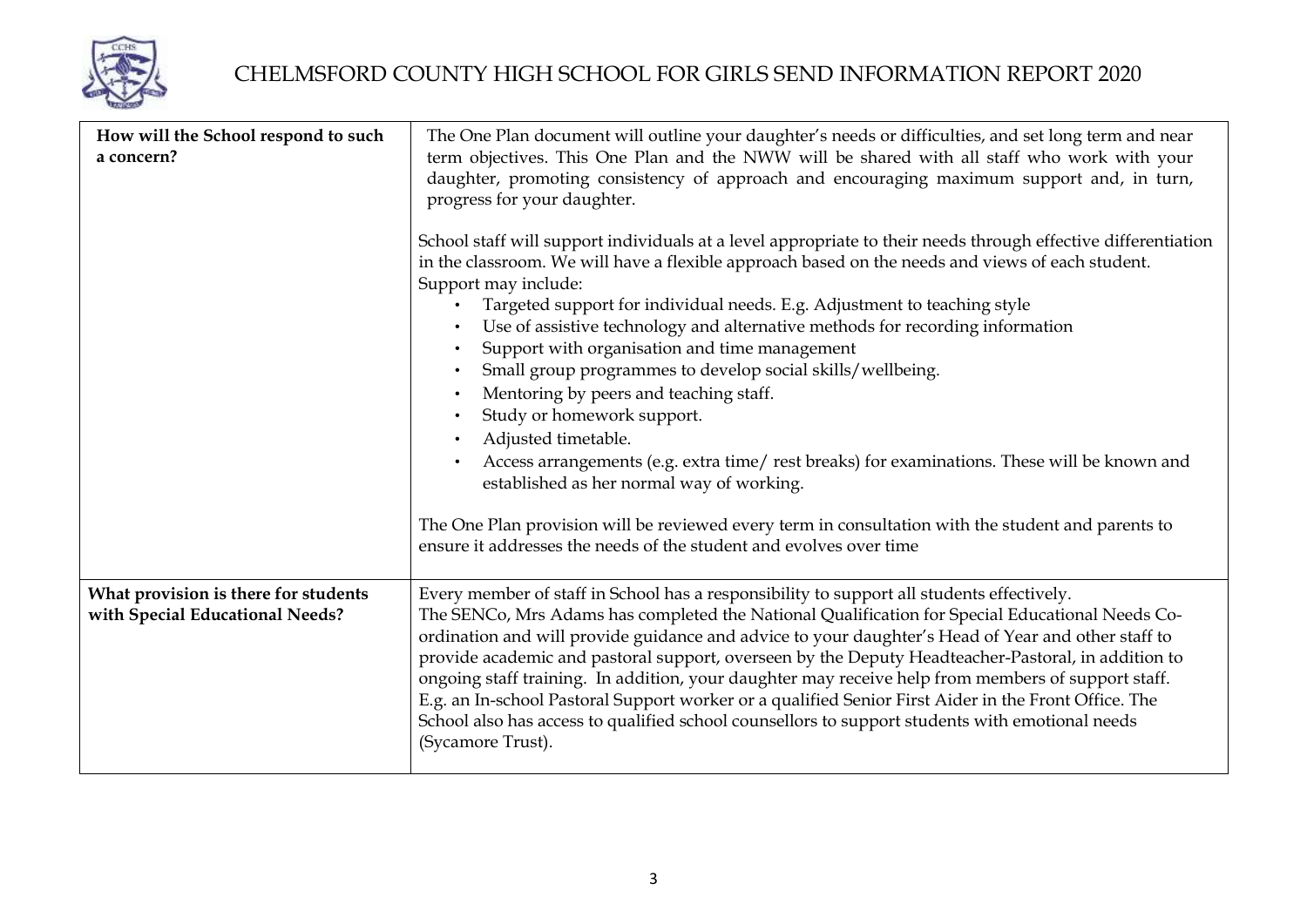

| Who else might be involved in<br>supporting my daughter?                                                     | If your daughter requires more specialist help, other people may be asked to support her in School. These<br>may include:<br>Educational Psychologist (EP)<br>Speech and Language Therapist (SALT)<br><b>School Nurse</b><br>Specialist Teacher team<br>Emotional Wellbeing and Mental Health Service (EWMHS)<br>Physiotherapist<br>Occupational therapist (OT)<br>Other organisations e.g specific charitable organisations |
|--------------------------------------------------------------------------------------------------------------|------------------------------------------------------------------------------------------------------------------------------------------------------------------------------------------------------------------------------------------------------------------------------------------------------------------------------------------------------------------------------------------------------------------------------|
| How will my daughter be able to<br>contribute her views? How will my<br>daughter be involved in the process? | The views of our students are very important to us. We are committed to hearing their voice and ensuring<br>their needs are met. Your daughter will be at the centre of all provision for her SEN and fully involved in<br>monitoring her own progress along with subject staff, pastoral staff and parents.                                                                                                                 |
|                                                                                                              | She will be invited to contribute to<br><b>Initial One Planning Meeting</b>                                                                                                                                                                                                                                                                                                                                                  |
|                                                                                                              | Informal and formal progress meetings.                                                                                                                                                                                                                                                                                                                                                                                       |
|                                                                                                              | Regular Person-Centred Review meetings, (One Plan meetings) with the SENCo and parents                                                                                                                                                                                                                                                                                                                                       |
| How will the curriculum be matched to<br>my daughter's needs?                                                | The School promotes inclusion for all and access for all to a full and exciting curriculum. Subject teachers<br>use a variety of inclusive strategies in the classroom such as:                                                                                                                                                                                                                                              |
|                                                                                                              | Differentiated work and homework.                                                                                                                                                                                                                                                                                                                                                                                            |
|                                                                                                              | Carefully considered seating plans.                                                                                                                                                                                                                                                                                                                                                                                          |
|                                                                                                              | Clear, structured classroom routines.                                                                                                                                                                                                                                                                                                                                                                                        |
|                                                                                                              | Alternative ways of recording information (e.g. laptop, mind-mapping, etc.)                                                                                                                                                                                                                                                                                                                                                  |
|                                                                                                              | Pair work and group work enabling peer support.                                                                                                                                                                                                                                                                                                                                                                              |
|                                                                                                              | With the support and advice of the SENCo all Teachers will take account of the strategies suggested for<br>you daughter on the SEN Register and in the NWW document and cater for individual needs as<br>appropriate.                                                                                                                                                                                                        |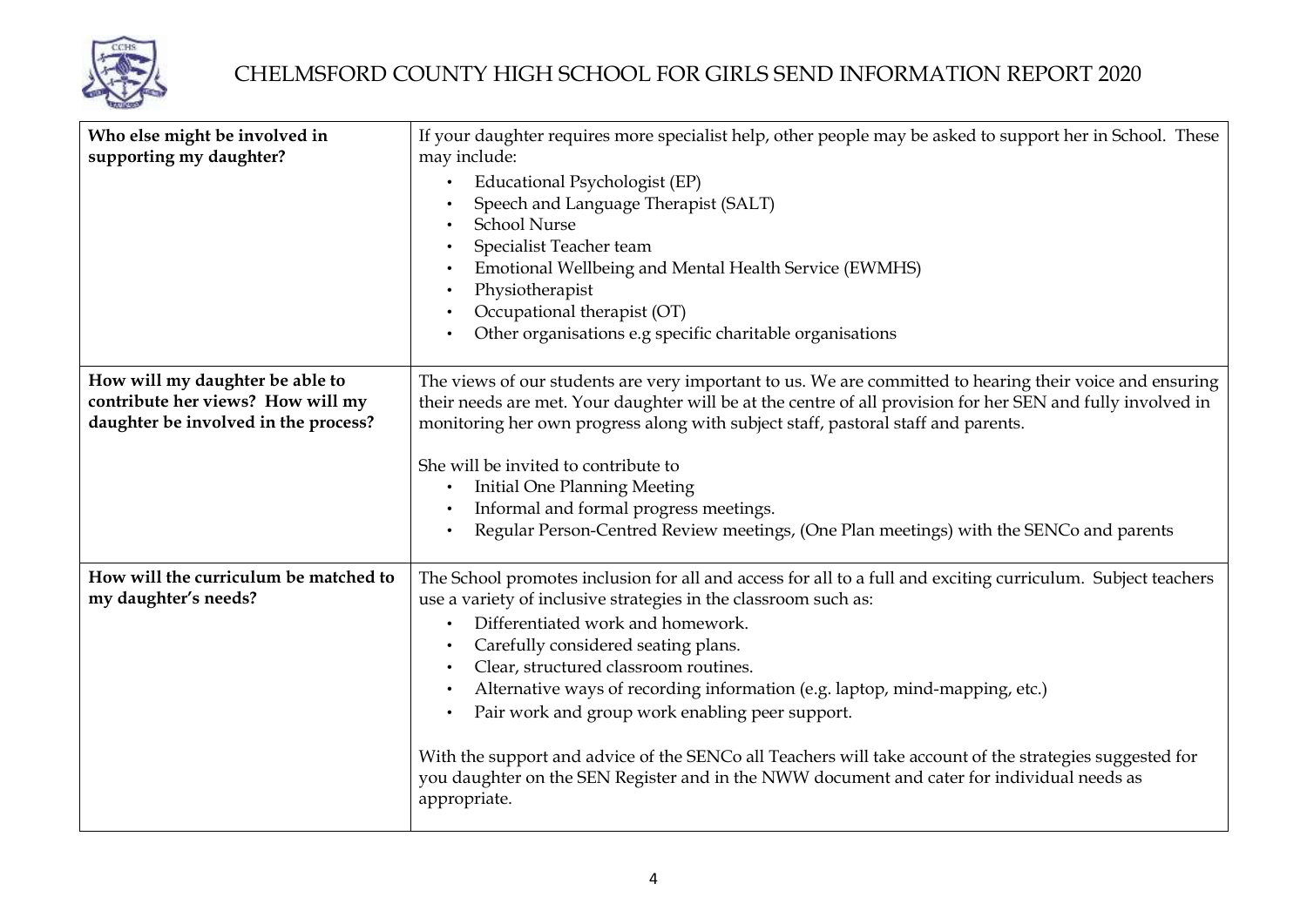

|                                                                                                    | Differentiation is seen as a priority in all lesson and planning involves the matching of work to the diverse<br>capabilities of individual students or groups of students. Effective differentiation will enable your<br>daughter to participate fully in all aspects of learning and to make the best possible progress.                                                                                                                                                                                                                                                                                                                      |
|----------------------------------------------------------------------------------------------------|-------------------------------------------------------------------------------------------------------------------------------------------------------------------------------------------------------------------------------------------------------------------------------------------------------------------------------------------------------------------------------------------------------------------------------------------------------------------------------------------------------------------------------------------------------------------------------------------------------------------------------------------------|
| How will I know how well my daughter<br>is progressing?                                            | Progress of students with SEND support is monitored formally three times a year in line with School<br>assessment procedures. Internal tracking systems are used to highlight the progress of individuals as well<br>as identified groups. Progress data is shared with parents several times each year, in written format as<br>well as face to face at Parents' Evenings.                                                                                                                                                                                                                                                                     |
|                                                                                                    | The SENCo is available to discuss individual students at any point, usually by appointment to ensure<br>privacy and confidentiality.                                                                                                                                                                                                                                                                                                                                                                                                                                                                                                            |
|                                                                                                    | In addition to the above, progress of all students on the SEND Support Register is reviewed termly, or<br>more frequently if necessary as part of a student's Provision. You will be invited in to School for One Plan<br>review meetings, where your daughter's overall progress and specific targets will be discussed.                                                                                                                                                                                                                                                                                                                       |
|                                                                                                    | Documentation is shared in advance, and meetings held at mutually agreed times. Students are always<br>encouraged to participate in these meetings                                                                                                                                                                                                                                                                                                                                                                                                                                                                                              |
| How does the School know how well<br>my daughter is doing?                                         | The effectiveness of our provision is measured in the progress that individuals and groups of students<br>make over time. The School is required to measure progress against CCHS curriculum standards and<br>agreed criteria, as well as progress in individual social, emotional or behavioural targets. All students are<br>carefully tracked and overall progress is monitored by the Year Leader and the SENCo.                                                                                                                                                                                                                            |
| How will my daughter be included in<br>activities outside the classroom<br>including School trips? | All activities and School trips are inclusive in nature; if your daughter wishes to attend a School trip, she<br>may need some additional support but steps will be taken to ensure all reasonable adjustments are made.<br>Comprehensive risk assessments are carried out prior to a trip and an appropriate staff ratio is allocated.<br>Thorough 'trip packs' are issued for staff involved. These will include information regarding your<br>daughter's needs. There may be occasions when we meet or contact parents before a trip to agree<br>arrangements. Should parents have specific concerns they should contact the trip organiser. |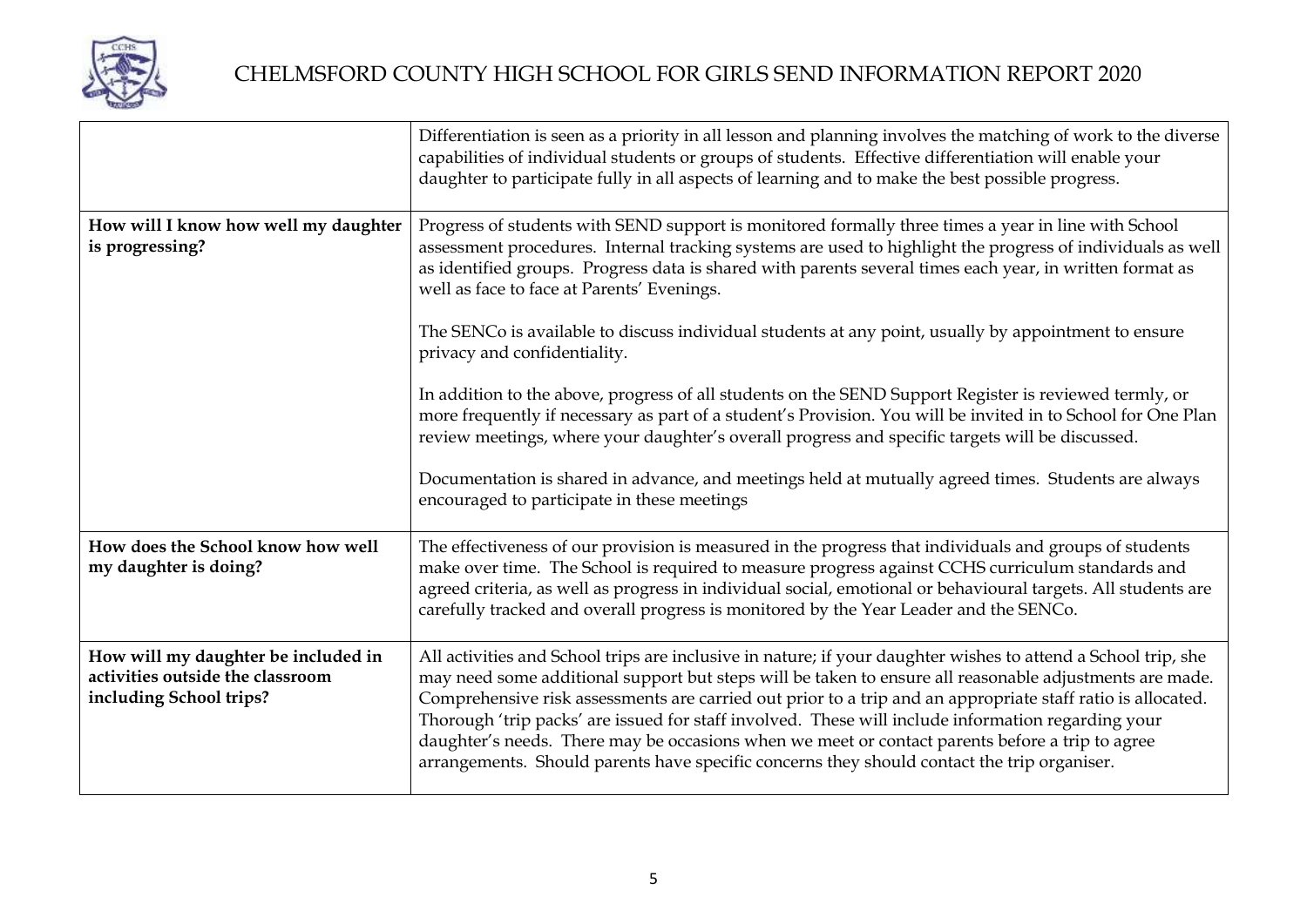

| How accessible is the School<br>environment?                                                           | All reasonable steps are taken to ensure there is adequate provision for all students with physical<br>difficulties. When necessary the advice of external professionals will be sought and followed.<br>Most School buildings are accessible either at ground level or with a ramp or lift. Where there is a need for<br>adjustment, all reasonable changes will be made to support your daughter as described in the School's<br>Accessibility Plan.<br>Disability toilets are available in the Main School and in the Languages Building and Drama Studio.                                                                                                                                                                                                                                                                               |
|--------------------------------------------------------------------------------------------------------|---------------------------------------------------------------------------------------------------------------------------------------------------------------------------------------------------------------------------------------------------------------------------------------------------------------------------------------------------------------------------------------------------------------------------------------------------------------------------------------------------------------------------------------------------------------------------------------------------------------------------------------------------------------------------------------------------------------------------------------------------------------------------------------------------------------------------------------------|
| How will the School prepare and<br>support my daughter to join the School?                             | Before your daughter comes to the School the following transition arrangements will take place:<br>Information about your daughter and any known SEN will be obtained from her primary school<br>and you will be contacted for further details.<br>You and your daughter will be invited to an Individual family Welcome Meeting with the SENCo<br>or a senior member of staff. This is the perfect opportunity to share any concerns or information.<br>You and your daughter will then be invited to a Taster day and Information afternoon for parents<br>in the summer term of Year 6 and you will have the chance to meet your daughter's form tutor and<br>speak to the SENCo if necessary.<br>If you and/or your daughter would like to make an additional appointment to speak to key staff at<br>the School, this can be arranged. |
| How will the School prepare and<br>support my daughter as she transfers<br>within and from the School? | Transition within School:<br>At the beginning of each academic year, information about your daughter's SEND is given to all of<br>her new teachers, to allow a smooth transition into the new year group.<br>Your daughter will take part in all the GCSE options arrangements for Year 9 students (e.g.<br>Options Evening and Year 9 Parents' Evening).<br>Students with SEND may be offered an 'early' interview with an Independent Careers Advisor if<br>felt appropriate by you, your daughter or the SENCo.                                                                                                                                                                                                                                                                                                                          |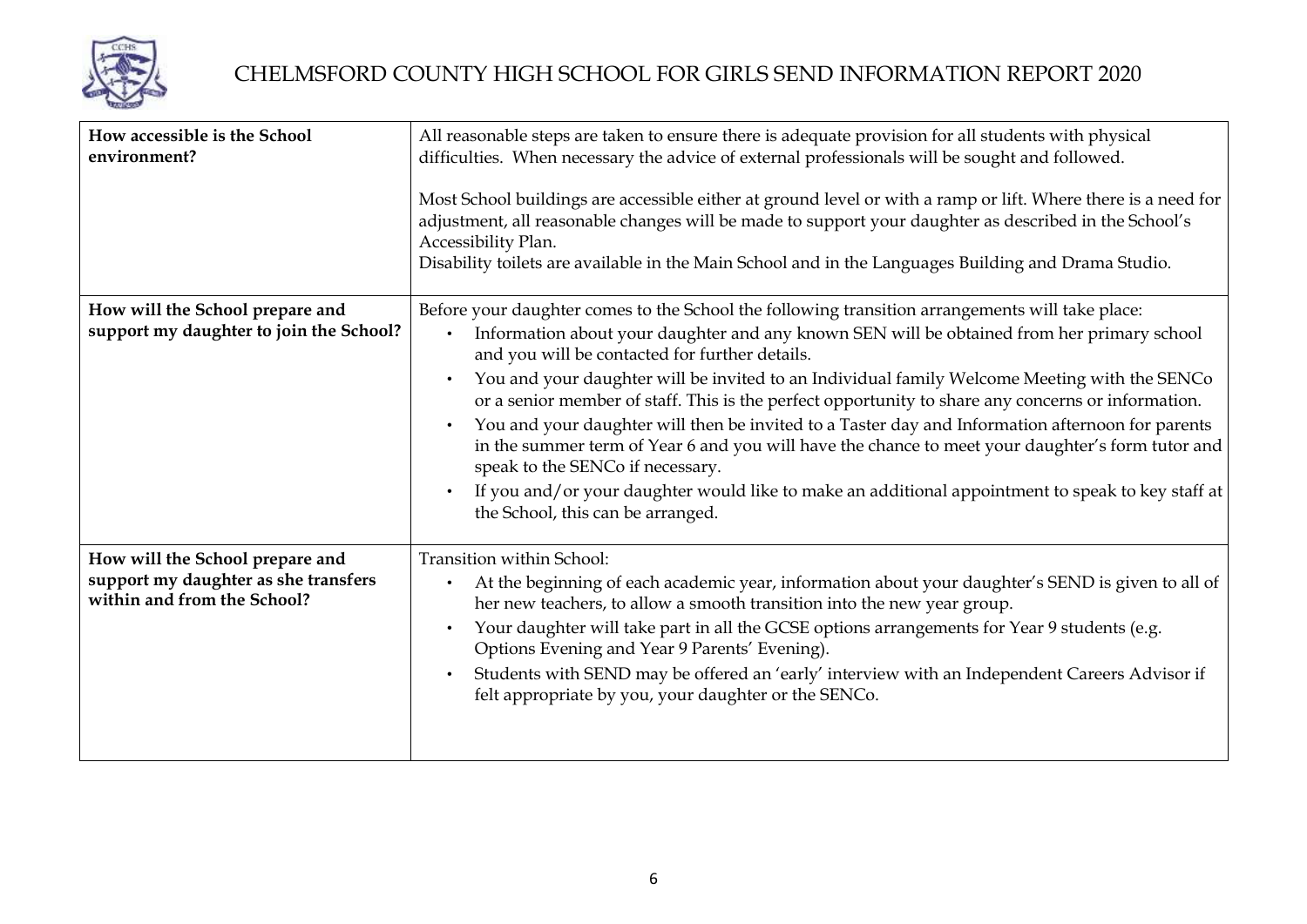

| How will the School prepare and<br>support my daughter as she transfers<br>within and from the School? | <b>Transition from School:</b><br>Your daughter will benefit from the transition arrangements provided for all students, such as<br>Higher Education Evening, support in writing a CV/personal statement and individual interview<br>with a member of the Senior Leadership Team regarding the next step in her education/future<br>pathway.<br>In addition to the above, the School may give your daughter additional support with the transition<br>to college or university, based on her individual needs.<br>The SENCo ensures that our students' special educational needs or disabilities are known to other<br>schools, colleges or universities to which they may transfer.                                                                                                                             |
|--------------------------------------------------------------------------------------------------------|------------------------------------------------------------------------------------------------------------------------------------------------------------------------------------------------------------------------------------------------------------------------------------------------------------------------------------------------------------------------------------------------------------------------------------------------------------------------------------------------------------------------------------------------------------------------------------------------------------------------------------------------------------------------------------------------------------------------------------------------------------------------------------------------------------------|
| How can I be involved in supporting my<br>daughter?                                                    | We value highly the support you can offer in helping your daughter with her education. We would like<br>to encourage you to:<br>Check your daughter's homework diary regularly and use it to liaise with her tutor and subject<br>teachers as necessary.<br>Support your daughter with homework if needed.<br>Attend all Parents' Evenings and relevant Meet the Tutor Evenings and any One Plan review<br>meetings.<br>Inform us of any changes regarding your daughter's family or personal circumstances.<br>Communicate any concerns you may have to your daughter's form tutor or to the SENCo.<br>Offer other support relating to your daughter's targets as part of the One Plan process.<br>Become involved in the wider life of the School, e.g. join the Parents' Association, attend concerts<br>etc. |
| How can I register any concerns or<br>complaints that I might have?                                    | At Chelmsford County High School, we work hard to establish and maintain effective communication<br>with students and parents, and to listen and respond positively to any concerns brought to our attention.<br>The School has a robust pastoral system aimed at supporting and improving the emotional and social<br>development of all students and will give extra pastoral support for students with SEND.<br>We are committed to taking all concerns seriously and would like to think that, through being open and<br>accessible, concerns can be both raised and dealt with easily. Please see our Complaints Procedure for<br>further information.                                                                                                                                                      |